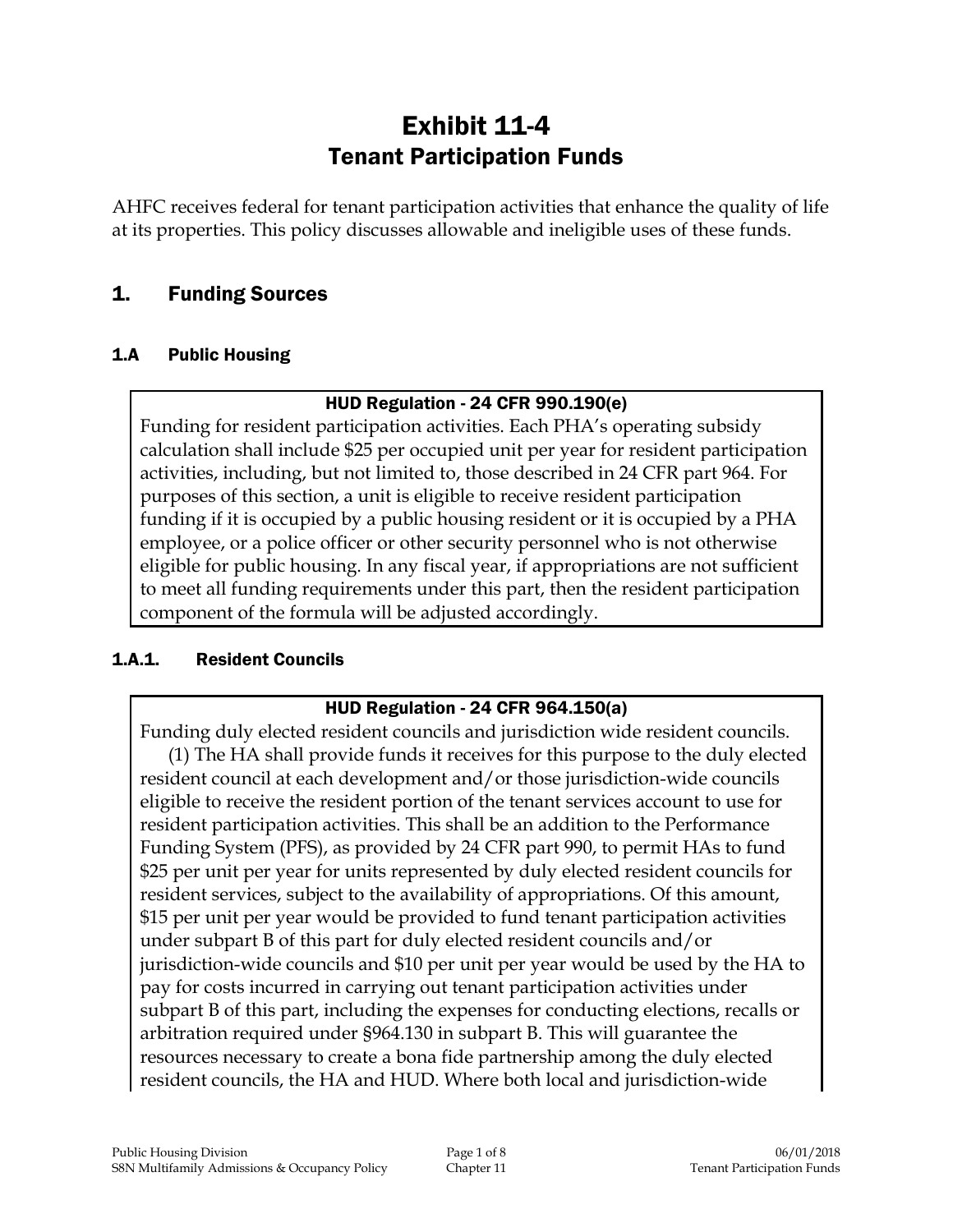councils exist, the distribution will be agreed upon by the HA and the respective councils.

(2) If funds are available through appropriations, the HA must provide tenant services funding to the duly elected resident councils regardless of the HA's financial status. The resident council funds shall not be impacted or restricted by the HA financial status and all said funds must be used for the purpose set forth in subparts B and C of this part.

(3) The HA and the duly elected resident council at each development and/ or those jurisdiction-wide councils shall collaborate on how the funds will be distributed for tenant participation activities. If disputes regarding funding decisions arise between the parties, the matter shall be referred to the Field Office for intervention. HUD Field Office shall require the parties to undertake further negotiations to resolve the dispute. If no resolution is achieved within 90 days from the date of the Field Office intervention, the Field Office shall refer the matter to HUD Headquarters for final resolution.

### AHFC Policy

- 1. Resident councils shall determine how the funds are spent in support of council and resident participation activities in accordance with HUD guidelines.
- 2. AHFC shall provide guidance and training to implement and audit an approved budget process.
- 3. AHFC shall provide a listing of eligible activities to residents councils upon request (see below).
- 4. Resident councils may secure funding independent of AHFC.

### 1.A.2. Resident Council Stipends

### HUD Regulation - 24 CFR 964.150(b)

(1) HUD encourages HAs to provide stipends to resident council officers who serve as volunteers in their public housing developments. The amount of the stipend, up to \$200 per month/per officer, shall be decided locally by the resident council and the HA. Subject to appropriations, the stipends will be funded from the resident council's portion of the operating subsidy funding for resident council expenses (\$15.00 per unit per year).

(2) Pursuant to §913.106, stipends are not to be construed as salaries and should not be included as income for calculation of rents, and are not subject to conflict of interest requirements.

(3) Funding provided by a HA to a duly elected resident council may be made only under a written agreement between the HA and a resident council, which includes a resident council budget and assurance that all resident council expenditures will not contravene provisions of law and will promote serviceability, efficiency, economy and stability in the operation of the local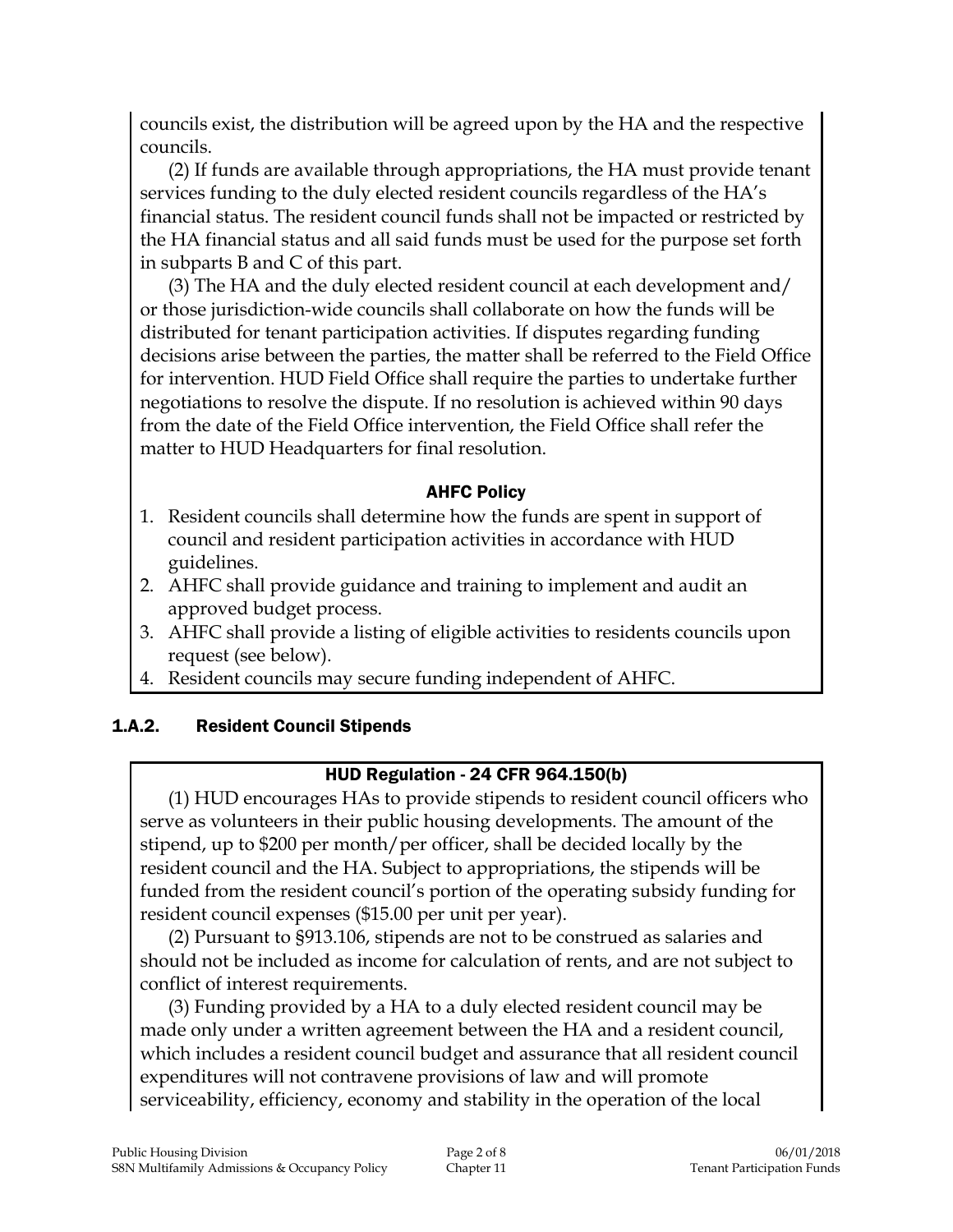development. The agreement must require the local resident council to account to the HA for the use of the funds and permit the HA to inspect and audit the resident council's financial records related to the agreement.

### AHFC Policy

AHFC has elected to use appropriated funds for eligible activities where resident councils exist, exclusive of the stipend option. AHFC does pay a stipend to its Resident Advisory Board members from non-federal funds.

### 1.A.3. Properties Without a Resident Council

AHFC may use its discretion for distribution of tenant participation funds to properties without a duly recognized resident council. AHFC will use these funds in accordance with the guidelines under the Activities section below.

### 1.B Multifamily Housing

HUD does not allocate funding for tenant organizations or tenant participation activities. In order to provide opportunities for resident involvement in the management of its multifamily properties, AHFC allocates funding from the approved operating budget. AHFC directs usage of these funds in accordance with the guidelines under Section 3 Activities below.

# 2. Roles

Guidance under this section is provided in PIH Notice 2013-21 issued August 23, 2013.

# 2.A AHFC

- 1. Provide tenant participation funds to duly elected resident councils;
- 2. Collaborate with resident councils on how funds will be distributed;
- 3. Administer funds reasonably and efficiently, including establishing policies on how a resident council is to make a request for funds and ensuring that funds are being used responsibly;
- 4. Enter into a written agreement with a resident council on the use of funds;
- 5. Ensure the resident council's request activity is consistent with requirements;
- 6. Maintain accurate records of funds and expenditures and provide this information to resident councils; and
- 7. Advise resident councils on the supporting documentation that may be necessary to verify and audit expenses.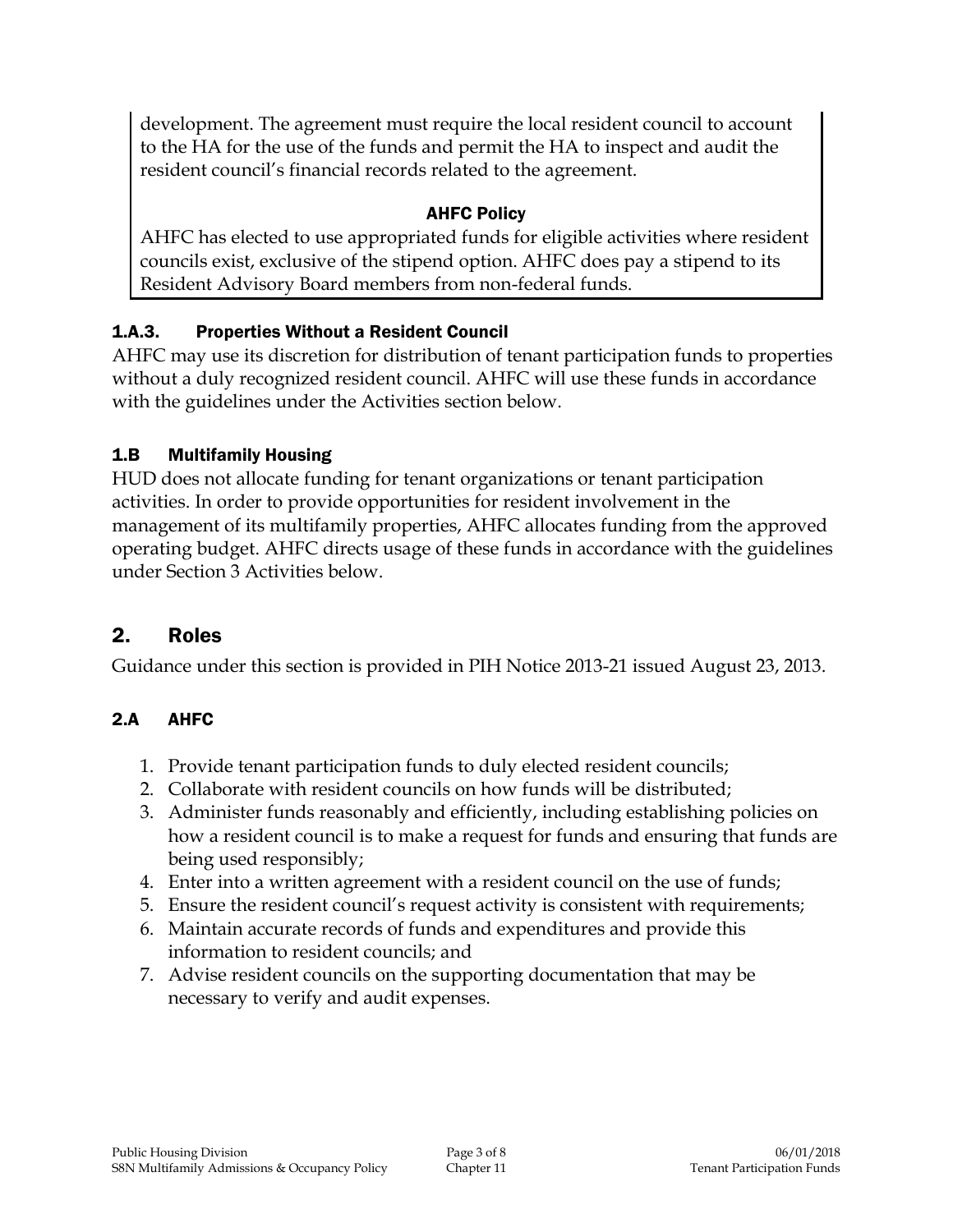#### 2.B Resident Council

- 1. Enter into a written agreement with AHFC in order to receive funds;
- 2. Submit a budget for the use of tenant participation funds;
- 3. Provide assurances that all resident council expenditures will not violate provisions of law and will promote serviceability, efficiency, economy, and stability in the operation of the local development; and
- 4. Account to AHFC for the use of the funds and permit AHFC to inspect and audit the resident council's financial records related to the agreement.

# 3. Activities

Guidance under this section is provided in PIH Notice 2013-21 issued August 23, 2013. Activities should:

- 1. Meet the intent of the PIH Notice and HUD regulations;
- 2. Comply with AHFC's procedures; and
- 3. Comply with the written agreement with AHFC.

### 3.A Written Agreement

AHFC will include the usage of tenant participation funds in its Memorandum of Understanding with the duly recognized resident council.

### 3.B Allowable Activities

Although this is not a comprehensive list, activities should fall within the broad scope of these types of activities.

### 3.B.1. Resident Training Opportunities

- 1. Community organization and leadership training;
- 2. Organizational development training for resident management corporations and duly elected resident councils;
- 3. Housing policies, programs, rights and responsibilities training; and
- 4. Business entrepreneurial training, planning and job skills.

### 3.B.2. Local Training Resources

HUD encourages the use of local training resources to ensure the ongoing accessibility and availability of persons to provide training and technical assistance. Possible training resources may include:

- 1. Resident organizations;
- 2. Housing authorities;
- 3. Local community colleges, vocational schools; and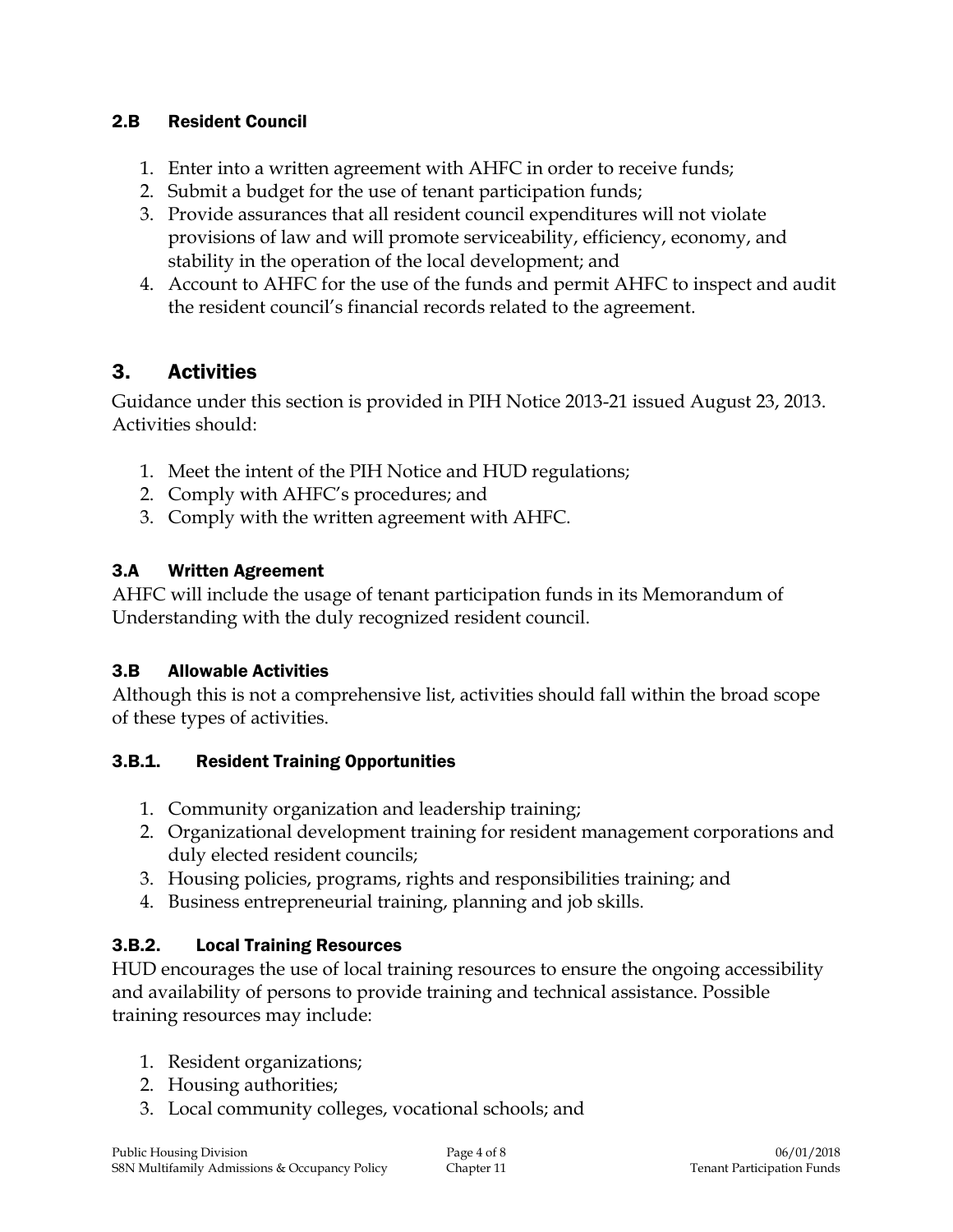4. HUD and other Federal agencies and other local public, private and nonprofit organizations.

### 3.B.3. Funding Resident Councils

Refer to 24 CFR 964.150 above.

# 3.B.4. PIH Notice 2013-21

- $\triangleright$  Consultation and outreach efforts that support active interaction between the PHA and residents
- $\triangleright$  Activities that inform residents on issues and/or operations that affect resident households and their living environment
- $\triangleright$  Resident surveys and other mechanisms to collect resident input
- $\triangleright$  Annual membership events or site-based community activities that enhance resident participation
- Resident commissioner training, resident council (RC) training, resident advisory board (RAB) training, leadership development, household training, orientation and training for new and existing residents on resident responsibilities
- $\triangleright$  Resident council elections and organizing
- Planning functions for matters such as the Public Housing Agency Plan (PHA Plan), revitalization, safety and security, property management and maintenance, and capital improvements
- Reasonable refreshment and light snack costs that are directly related to resident meetings for the activities discussed in this section
- $\triangleright$  Stipends to resident council officers who serve as volunteers in their housing developments
- $\triangleright$  Self-sufficiency and capacity building activities:
	- Social support needs (such as self-sufficiency and youth initiatives) including: coordination of support services; training of residents for programs such as child care, early childhood development, parent involvement, volunteer services, parenting skills, before and after school programs, and senior programs; training programs on health, nutrition and safety; child abuse and neglect prevention; tutorial services, including those in partnership with community-based organizations such as local Boys and Girls Clubs, YMCA/YWCA, Boy/Girl Scouts, Campfire and Big Brother/Big Sisters, etc.; youth education and sports programs; drug use and violence prevention programs; financial literacy and credit counseling
	- Resident management training for residents in skills directly related to the operation, management, maintenance, and financial systems of a project as potential employees of an existing or proposed resident management corporation (RMC), including training on nondiscrimination and equal opportunity requirements
	- Training related to the development of resident-owned businesses and technical assistance for job training and placement in RMC developments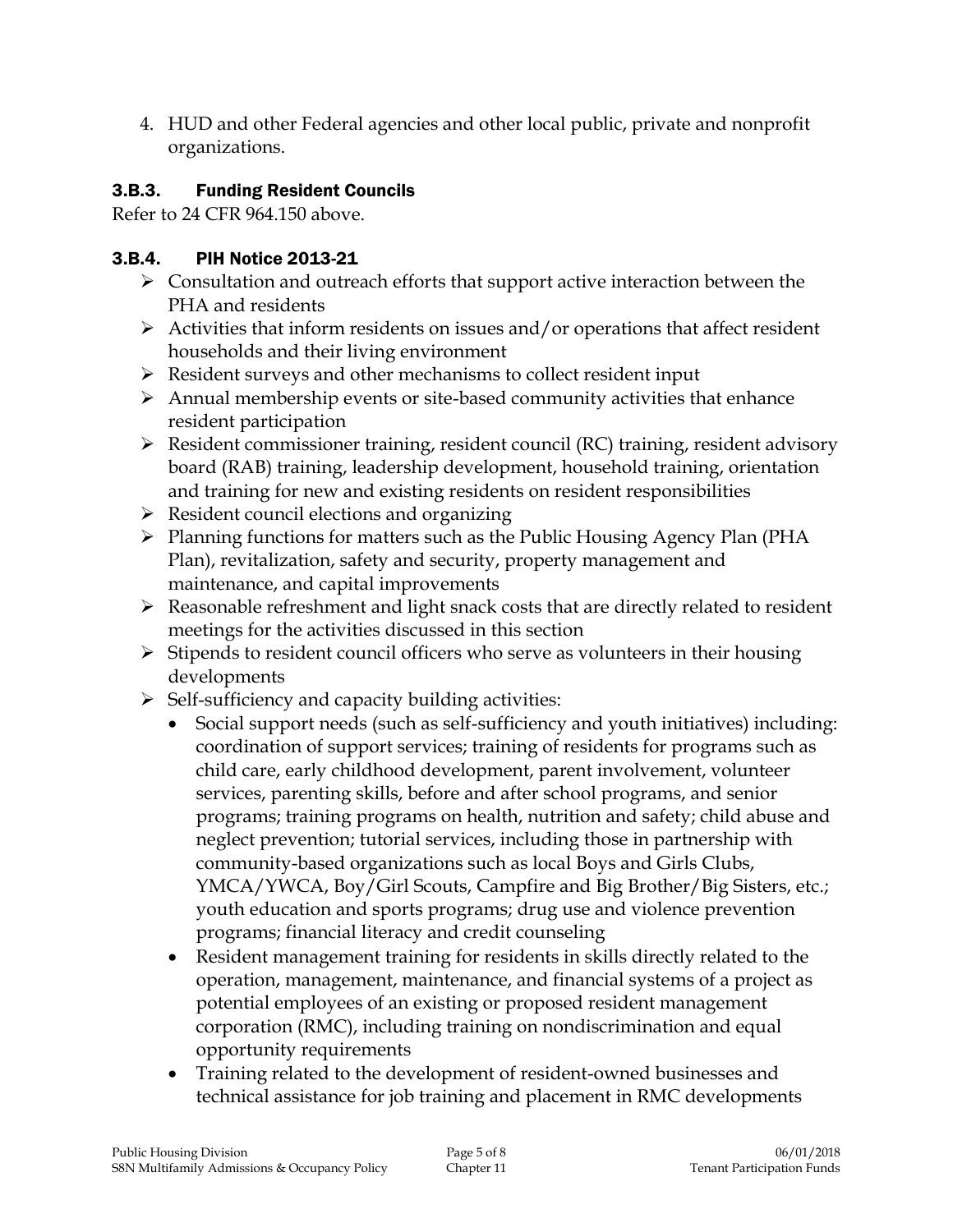#### 3.B.5. Activities in 24 CFR 964.205

#### HUD Regulation – 24 CFR 964.205(b)

Activities to be funded and carried out by an eligible resident council or resident management corporation, as defined in subpart B of this part, must improve the living conditions and public housing operations and may include any combination of, but are not limited to, the following:

(1) Resident capacity building.

(i) Training Board members in community organizing, Board development, and leadership training;

(ii) Determining the feasibility of resident management enablement for a specific project or projects; and

(iii) Assisting in the actual creation of an RMC, such as consulting and legal assistance to incorporate, preparing by-laws and drafting a corporate charter.

(2) Resident management.

(i) Training residents, as potential employees of an RMC, in skills directly related to the operation, management, maintenance and financial systems of a project;

(ii) Training of residents with respect to fair housing requirements; and

(iii) Gaining assistance in negotiating management contracts, and designing a long-range planning system.

(3) Resident management business development.

(i) Training related to resident- owned business development and technical assistance for job training and placement in RMC developments;

(ii) Technical assistance and training in resident managed business development through:

(A) Feasibility and market studies;

(B) Development of business plans;

(C) Outreach activities; and

(D) Innovative financing methods including revolving loan funds; and

(iii) Legal advice in establishing a resident managed business entity.

(4) Social support needs (such as self-sufficiency and youth initiatives).

(i) Feasibility studies to determine training and social services needs;

(ii) Training in management-related trade skills, computer skills, etc.;

(iii) Management-related employment training and counseling;

(iv) Coordination of support services;

(v) Training for programs such as child care, early childhood development, parent involvement, volunteer services, parenting skills, before and after school programs;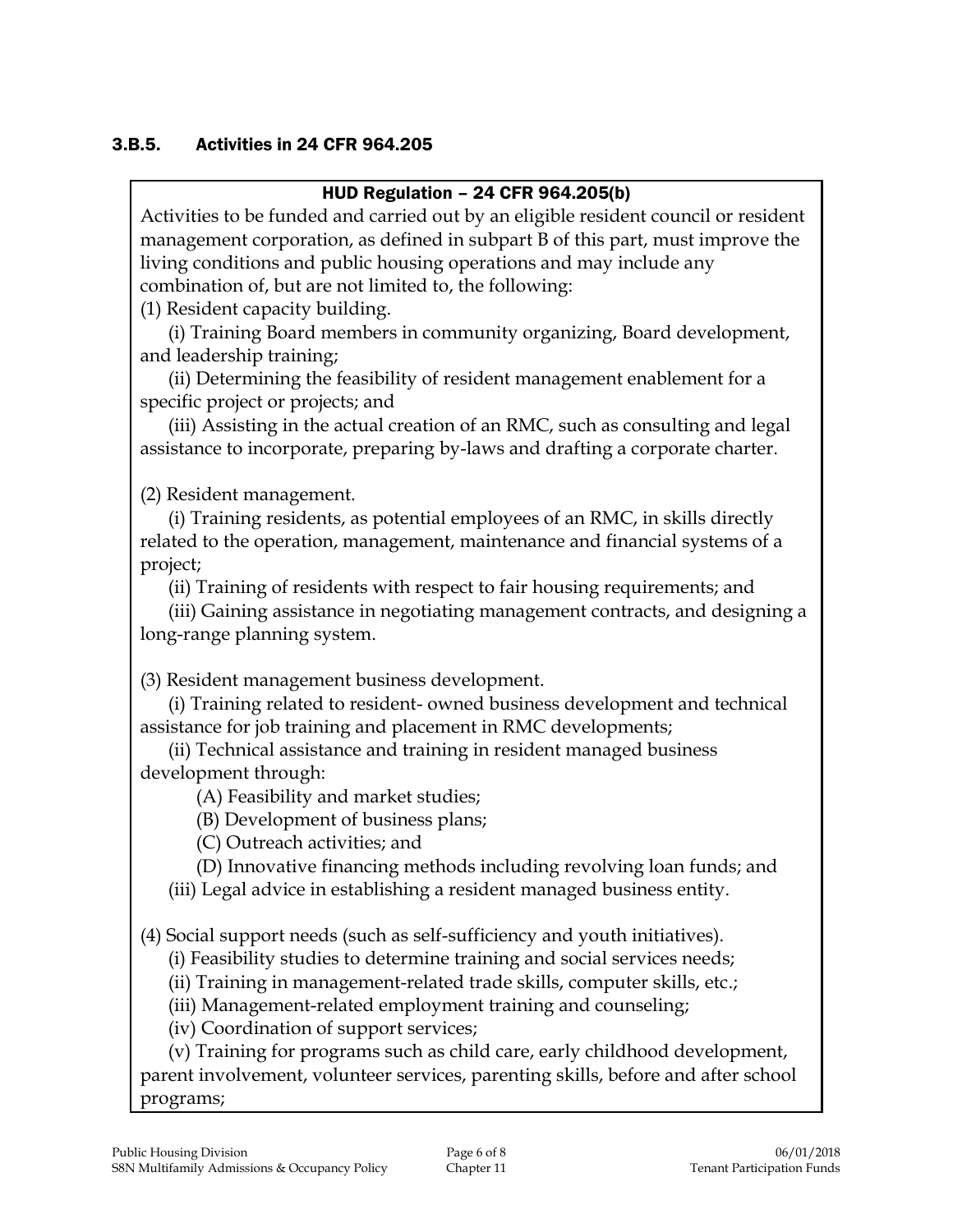(vi) Training programs on health, nutrition and safety;

(vii) Workshops for youth services, child abuse and neglect prevention, tutorial services, in partnership with community-based organizations such as local Boys and Girls Clubs, YMCA/ YWCA, Boy/Girl Scouts, Campfire and Big Brother/Big Sisters, etc. Other HUD programs such as the Youth Sports Program and the Public Housing Drug Elimination Programs also provide funding in these areas;

(viii) Training in the development of strategies to successfully implement a youth program. For example, assessing the needs and problems of the youth, improving youth initiatives that are currently active, and training youth, housing authority staff, resident management corporations and resident councils on youth initiatives and program activities; and

(5) Homeownership Opportunity. Determining feasibility for homeownership by residents, including assessing the feasibility of other housing (including HUD owned or held single or multifamily) affordable for purchase by residents.

### (6) General.

(i) Required training on HUD regulations and policies governing the operation of low-income public housing including contracting/ procurement regulations, financial management, capacity building to develop the necessary skills to assume management responsibilities at the project and property management;

(ii) Purchasing hardware, i.e., computers and software, office furnishings and supplies, in connection with business development. Every effort must be made to acquire donated or discounted hardware;

(iii) Training in accessing other funding sources; and

(iv) Hiring trainers or other experts (RCs/RMCs must ensure that this training is provided by a qualified housing management specialist, a community organizer, the HA, or other sources knowledgeable about the program).

# 3.C Ineligible Activities<sup>1</sup>

 $\overline{a}$ 

Any activity outside the scope of the PHA policy and HUD regulatory requirements behind tenant participation funds and activities are ineligible. Unallowable expenses also include any activities prohibited by laws related to fair housing and nondiscrimination. In addition, the Office of Management and Budget's (OMB) Circular A-87 prohibits the use of federal funds, including tenant participation funds, for the following:

 $\triangleright$  Purchase of alcoholic beverages

<sup>1</sup> Includes guidelines provided in PIH Notice 2013-21 Guidance on the Use of Tenant Participation Funds issued August 23, 2013. Effective until amended, superseded, or rescinded.